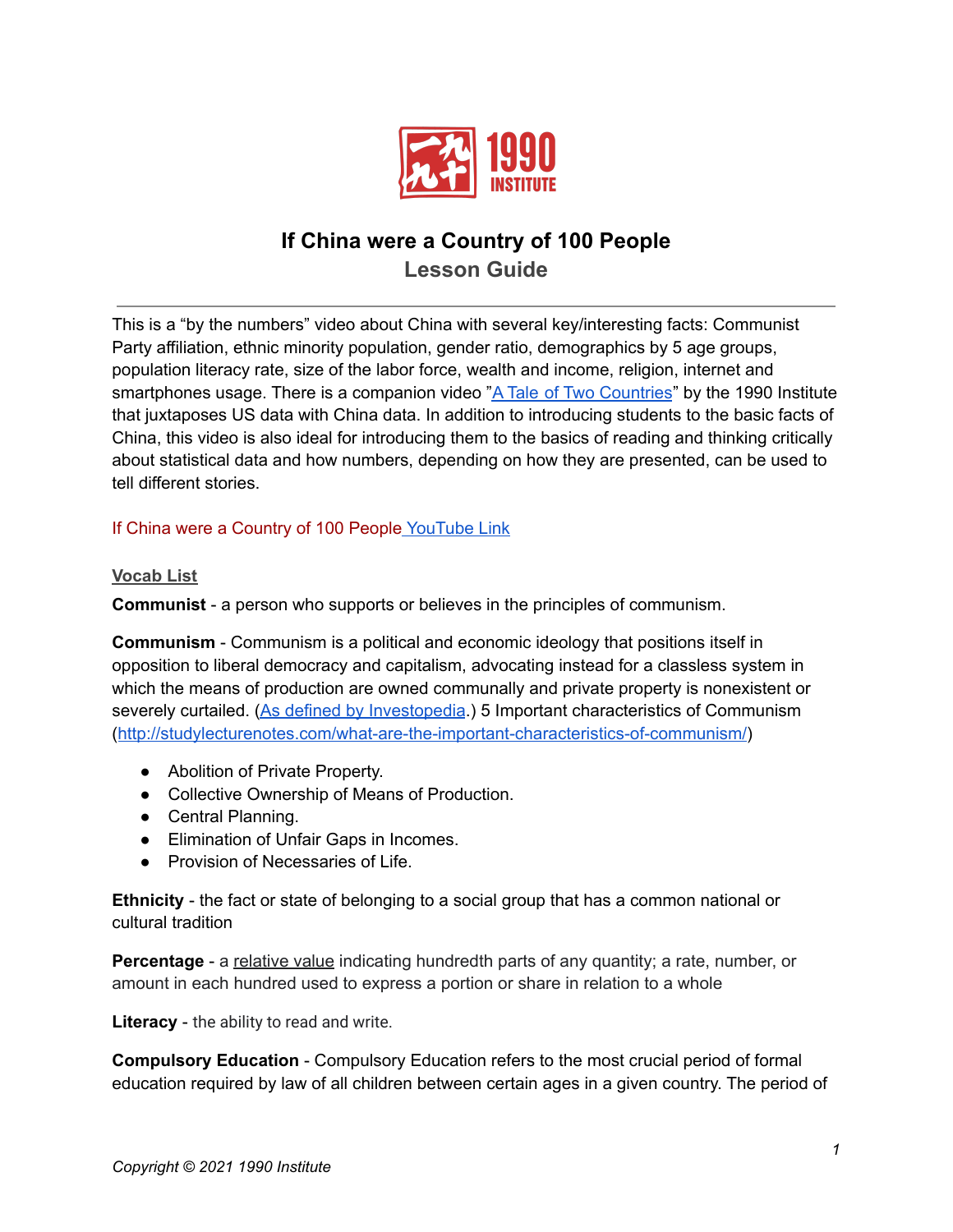compulsory attendance is usually determined by the government as the students' age for beginning and ending obligatory formal education.

**Labor Force** - labor force is the sum of employed and unemployed persons.

**Wealth** - A combination of money in the bank, property and land, shareholdings, jewellery and art, pension rights and possibly life assurance, and so on. This is referred to as a person's asset. But a person may also have liabilities, such as loans and mortgages. A person's net wealth is that person's total assets minus his/her liabilities.

**Income** - People sometimes think of their before-tax salary as their income, even though it's rarely the same as what they actually receive into their hands each month. So, instead, it's useful to think in terms of **disposable income** (or income after taxes and transfers), which gives a much clearer sense of how much money people actually have available to them to spend on rent, food, clothes and so on.

**Agnostic** - a person who believes that nothing is known or can be known of the existence or nature of God.

**Atheist** - a person who disbelieves or lacks belief in the existence of God or gods.

### **Suggested Discussions**

- Why does this video normalize China's population to 100?
- What information from the video can you cite to support the statement that China is not a true Communist country?
- Compare the male and female ratio of China and the US or the world average. Is China's ratio normal? What is the cause of China's male/female ratio the way it is?
- The video tells you that 65% of Chinese people own a smartphone. The equivalent number in the US is 85%. Calculate the actual number of people who own a smartphone for both countries using 330 million for the U.S. and 1400 million for China. What do the numbers tell you that the percentages do not?
- What doesn't the Labor Force number tell you? *How many people are actually working or vice versa, unemployed.*
- What is the difference between Wealth and Income? *Income is the flow of money that comes into a household from employers, owning a business, state benefits, rents on properties, and so on. Wealth essentially represents people's savings and it's typically higher – and spread out more unevenly – than income. Wealth matters but, in some ways, income matters more because you need income to build wealth.*

## **Suggested Activities**

● Find out how many officially recognized ethnic minority groups there are in China. What is the comparable % in the US? What are they in actual numbers? U.S. [Census](https://www.census.gov/quickfacts/fact/table/US/PST045219) Bureau has the U.S. Minority Data.